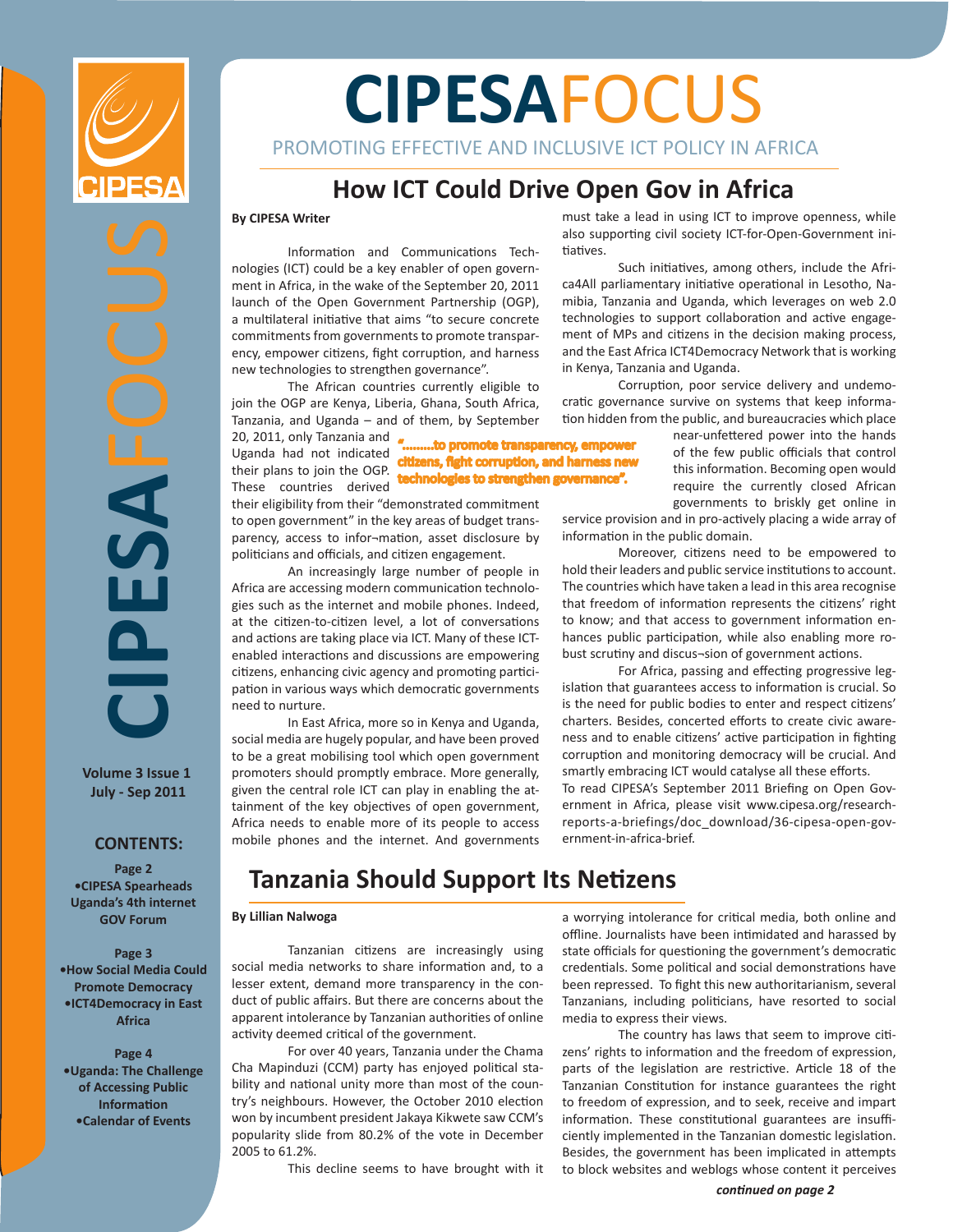## Tanzania's Netizens

*Continued from page 1*

#### as a threat.

Despite the above scenario, Tanzanian web forums such as Jamiiforums (http:// www.jamiiforums.com/) serve as citizens' channels to comment on key issues such as corruption. The website editors have been interrogated on numerous occasions over issues that government has considered sensitive information. Unconfirmed reports have also surfaced that the Tanzanian government is attempting to clone these forums to portray information that befits it.

Social media has also played a part in sharing vital information about sensitive topics in Tanzania. Such a case was the Gongo la Mboto blasts that killed over 20 people and injured at least 184 people in the Dar es Salaam army base in February 2011.

Although army officials declined to discuss the cause of the blasts, netizens captured events of the blasts by uploading and sharing photos of victims. Tanzanian twitters using #BombsInDar shared information about the possible causes of the blast while calling on government to investigate their cause. The netizens demanded the resignation of the Minister of Defence, a call supported by the country's opposition.

This rise in use of social media can perhaps be attributed to the growth in internet penetration from 5% in 2005 to 11% in June 2010 (Tanzania Communications Regulatory Authority statistics). In addition, there are 21 million mobile phone subscribers.

The Tanzania government needs to make information more accessible to the public for transparency and accountability, as well as to invest in infrastructure, literacy, policy and regulatory frameworks to boost internet usage in empowering citizens.

## **IN CIPESAFOCUS next quarter:**

**• The global Internet Governance Forum (IGF) in Nairobi, Kenya**

**• Progress on the ICT4Democracy in East Africa initiative**

**• The Information Economy Report (IER) 2011**

## **CIPESA Spearheads Uganda's 4th Internet Gov Forum**

#### **By Lillian Nalwoga**

The Collaboration on International ICT Policy for East and Southern (CIPESA) in conjunction with the Women of Uganda Network (WOUGNET) and Hive Colab organised the 4th Uganda Internet Governance Forum (IGF) under the theme "Harnessing Internet Development". The forum was held on August 10, 2011 at Hive Colab premises in Kampala, brought together over 50 ICT enthusiasts.

The Uganda IGF is a multi-stakeholder forum open to representatives from Government, NGOs, academia, private sector, as well as any other entities and individuals interested in Internet Governance issues.

Key issues discussed at the 4th Uganda IGF included cyber security management; the power of social media in citizen empowerment; importance of cloud computing in promoting e-commerce in Uganda; adopting

developed and would be made accessible to the public in due course.

Participants discussed the Ugandan cyber laws which the President assented to six months ago. These included the Electronic Transactions Act, the Electronic Signatures Act and the Computer Misuse Act. Copies of these laws are now available for purchase from major bookshops. However, only the Computer Misuse Law is operational while regulations for the others have not yet been developed. Nevertheless, participants called for massive awareness creation for these laws as many citizens were not aware about their existence and their implications.

Meanwhile, Gloria Katuku, an official of the ICT Ministry, highlighted key strategies under development, which she said included the National Information Security Strategy to be implemented by NITA-U; the IPv6 strategy,



*UIGF at Hive Colab Kampala - August 2011*

the best model of internet for Uganda and the management of Uganda's Critical Internet Resources.

In his opening remarks, James Saaka, the Executive Director of the National Information and Technology Authority Uganda (NITA-U) said that Phase one of the District Business Information Centres had been complemented while Phase Two was underway.

Saaka also said that Phase one of the National Backbone Infrastructure/E-Government Infrastructure (NBI/EGI) project had been completed. Phase Two was scheduled for completion this year September and would involve the laying of 1,477 KM of additional Optical Fibre Cable in the districts of Mbale, Kumi, Soroti, Lira, Gulu, Nimule, Masindi, Hoima, Kyenjojo, Fort Portal, Kasese, Bushenyi, Mbarara, Nakasongola and Luwero.A map detailing the project coverage will soon be available on the NITA-U website. He further welcomed feedback from stakeholders, noting that a repository about government ICT projects was being

awaiting approval from the ICT Minister and the Dot Ug ccTLD Management strategy, which is available on the Ministry Website www.ict. go.ug for comments.

Participants called for the adoption of new ICT tools for communicating and engaging with the government on national matters. They called for the adoption of an internet model that was free and open for all to access. This includes embracing the power of mobile internet hence the need for government to increase mobile penetration by lowering Total Cost of Ownership (TCO) of mobile phones. Measures such as removal of import duties and Value added Tax (VAT) on mobile devices should also be considered by government, they said.

The outcomes of the 4th Uganda IGF were presented by CIPESA at the regional East African IGF which took place in Kigali, Rwanda on August 17 –18, 2011. Presentations from the Uganda IGF are available at the CIPESA website, www.cipesa.org.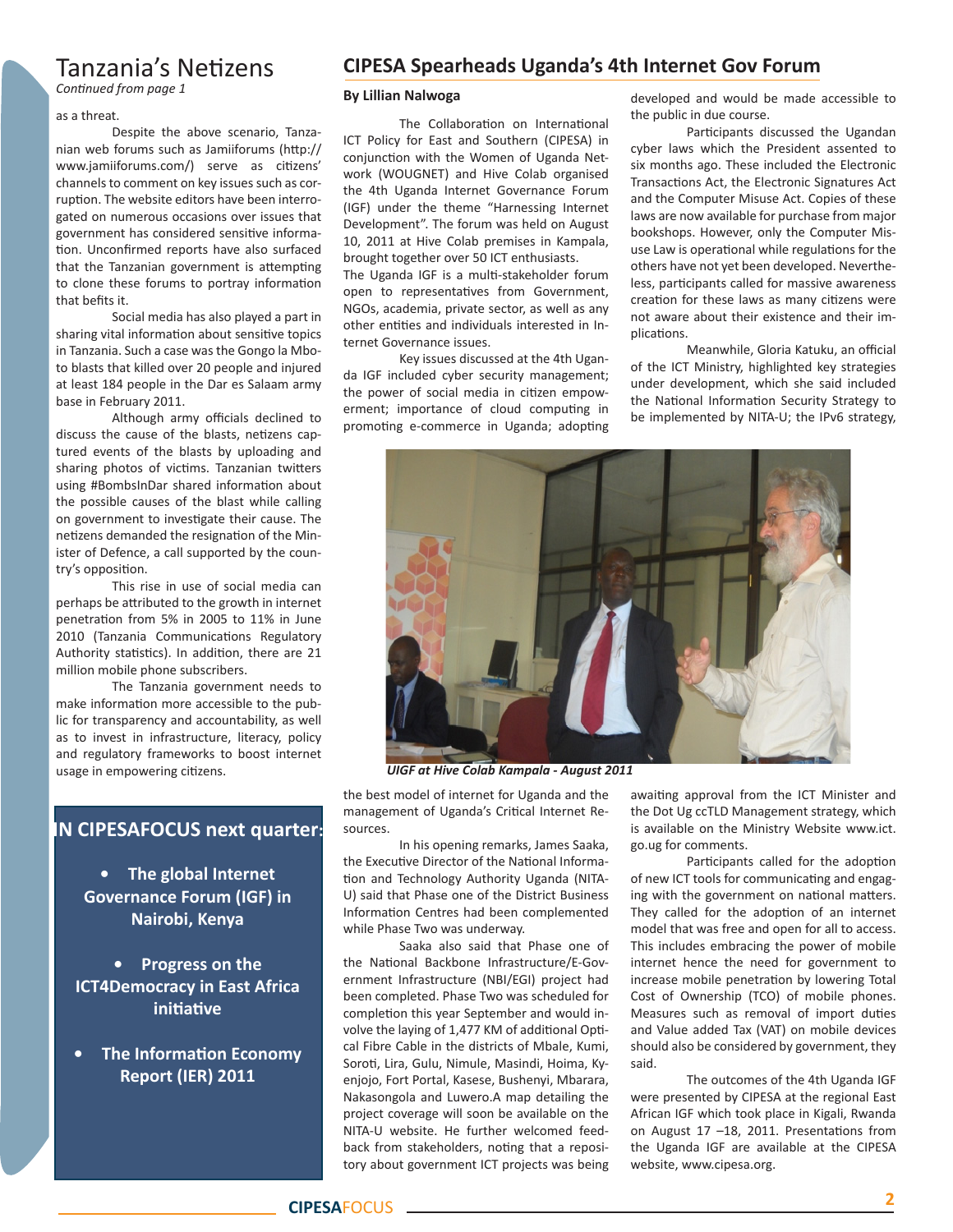### **Here's How Social Media Could Promote Democracy**

#### **By Ashnah Kalemera**

Social media is fast becoming one of the major uses of the Internet. Wikis, blogs and other social networking sites such as Facebook, Twitter, and Youtube have been added to the Internet as enablers for developing, storing and disseminating instant information to audiences of people in diverse locations at a fairly low cost.

Social networks could potentially be used for a broad range of participatory activi-

ties, such as demanding for public services like education and water, contacting leaders, political campaigns and discussions, and fighting corruption. They also could play a critical role in citizen engagement and advocacy, which have a major bearing on transparency and accountability in governance and the conduct of public affairs.

With growing numbers of Africans becoming internet users, monthly web information analysis by Alexa.com shows that there are a significant  $-$  and rising - number of users of social media on the continent. Facebook, a social networking platform that allows highly interactive processes, claims that it has 750 million users, half of whom log on

daily with the average user having an estimated 130 friends.

In June this year, Alexa.com ranked Facebook the second most visited site in the world. The site was ranked the most popular for social networking in Egypt, Ghana, Ivory Coast, Kenya, Madagascar, Mauritius, Morocco, Nigeria and Sudan. In Algeria, Cameroon, Congo, South Africa and Uganda, Facebook was ranked the second most used website.

Twitter, another social networking

## **'ICT4Democracy in East Africa' Project Launched**

Recently, we have seen a number of projects, pilots and tools where ICT is used in various ways to promote democracy. Many of these initiatives have been launched in East Africa: crowd-sourcing platforms such as Ugandawatch2011, uReport and Ushahidi (and variations thereof such as Uchaguzi, Huduma and Map Kibera); innovative SMS applications such as Grid 6464, CU@SCHOOL, 3356 shortcode by City Council in Nairobi and Trac FM; and of course the widespread use of social media such as Facebook and Twitter.

We have also seen some challenges in ICT enabled democracy projects emerge: lack of government involvement, too much government involvement (i.e. surveillance, filtering and censorship), low community involvement and problems sustaining the community involvement over time, expensive marand micro blogging service with instant dissemination of up to 140 character strokes, has also greatly attracted citizens and policy makers on the continent. Ranked the 9th most popular social networking website globally by Alexa.com, it was widely used by South Africans, Nigerians, Kenyans and Ugandans, taking 7th or 8th position of these countries' internet traffic.

Overall, users of social networking sites form a network that provides a powerful means of sharing, organising, and finding con-



tent and contacts. Citizens, with the capacity to undertake independent analysis of issues, form opinions and influence others, and can leverage on social media for policy engagement. This engagement can be with other citizens as well as with their leaders. For instance, administration complaints can be made more easily by directing them to public institutions' Facebook accounts or by mentioning them on Twitter.

For governance in particular, infor-

mation flow through the smooth collaboration of information providers could help in overcoming various institutional problems such as graft. Citizens' and governments' use of social media platforms translates into becoming bound to one another through exposure to a common class of problems, pursuit of joint solutions and thereby embracing 'change'. With more and more applications being developed by individuals and groups, social media stands to become even more interactive, far-reaching and viral.

> However, most African governments have not taken significant steps toward making the use of social media and networks within administrations official and widespread. In fact, the policy environment remains un-conducive with most government Internet related regulations aimed at protecting political interests at the expense of enabling citizen participation.

> Ultimately, the prospects and potential of social media remain anchored in the complexity that is the socioeconomic, technological, political and cultural environment. Access to the internet, ability to effectively use diverse media tools, as well as time and security issues and citizens' knowledge of how best to use the mediums, will determine how much civic participation, transparency and efficient public service delivery

can thrive via the social mediums available.

Although social media networks are unlikely to replace traditional policy and governance processes in Africa, it is un-doubtable that they can effectively contribute to meaningful citizen motivation, sensitisation, education, mobilization and ultimately, influence. What is required is for governments to leverage on these technologies in service and information delivery.

keting strategies and reaching out campaigns, lack of visibility, how to show impact... The list can be made long.

In November 2010, Spider together with Association for Progressive Communications (APC), organized a Governance Stakeholder Workshop in Kampala, Uganda and invited East African organizations who could bring in important and valuable insight to the area of ICT, democracy and development. Following this workshop, Spider received concept papers and project proposals in the field of ICT and democracy and after reviewing the applications, identified several overlaps and areas in the project proposals that could benefit from a collaborative and stronger ICT for democracy program. The aim of the program is to synergise and compliment the individual projects with the ambition of possibly creating a network hub that deals in democracy through the use of ICTs.

A follow-up two-day workshop in Kampala in May 2011 brought together partners with various strengths who all lauded the idea of a program and expanding their individual existing networks. The Partners have different expertise that together will create greater impact.

Partners in the network are the Women of Uganda Network (WOUGNET); Transparency International Uganda (TIU); The Collaboration on International ICT Policy for East & Southern Africa (CIPESA); iHub (Kenya), the Kenya Human Rights Commission (KHRC) and Tanzania's Commission for Human Rights and Good Governance (CHRAGG). *This is an abridged version of an article that appeared in the Spider newsletter, June 28,2011*